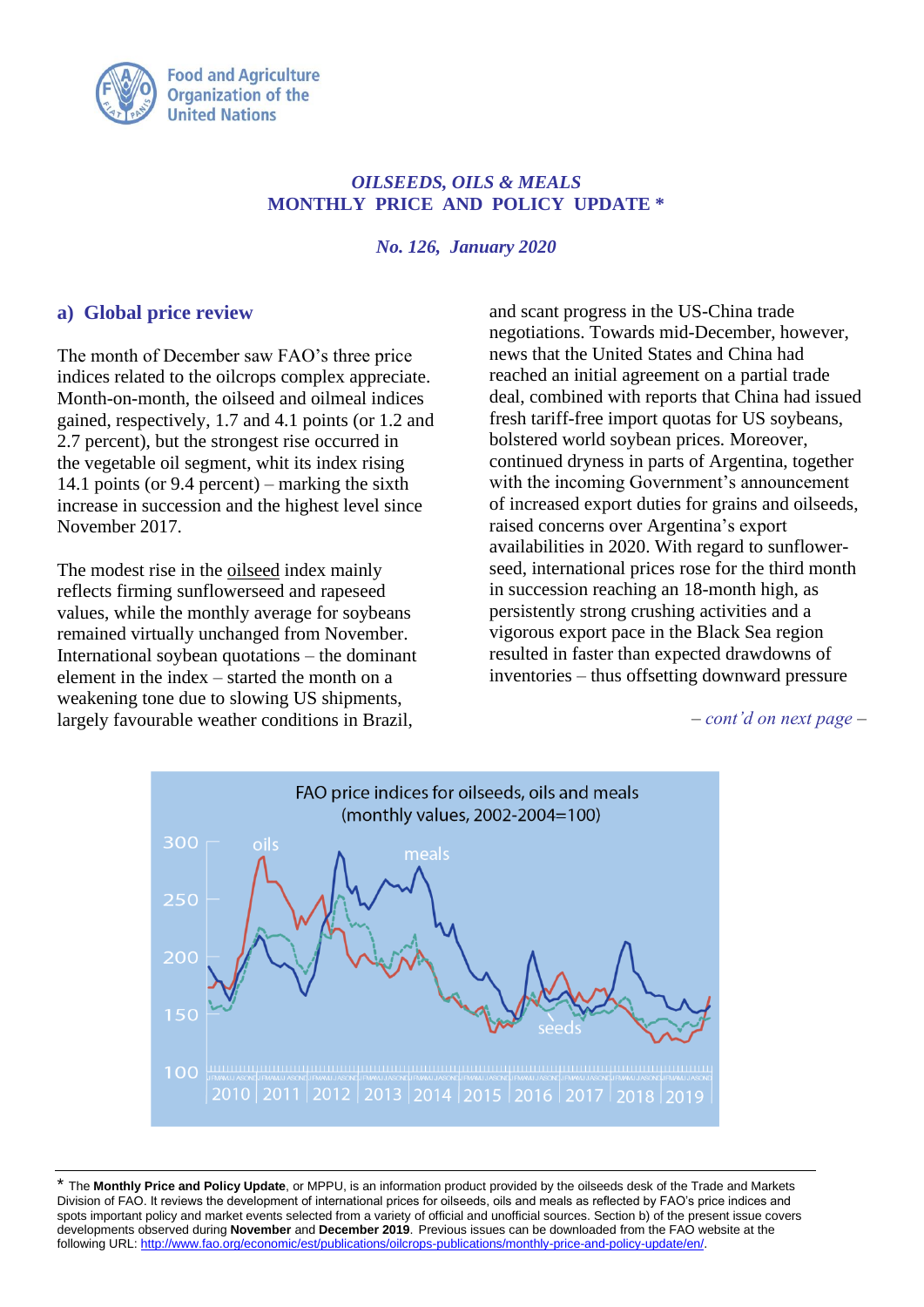# Global price review *– cont'd*

stemming from record-high global crop estimates. In the meantime, international rapeseed quotations remained on an upward trajectory, as enduring adverse weather conditions in Canada and Australia as well as reports of below-average plantings (for the second year in succession) in the EU pushed prices up to three-year highs. As to oilmeals, FAO's price index rebounded in December, although it remained below the levels recorded in corresponding months of recent years. Last month's increase mainly reflects rising soymeal and rapeseed meal quotations. While the spread of African swine fever across Southeast Asia continued to weigh on global protein meal demand, the possibility of tightening supplies out of Argentina – the world's leading soymeal exporter – provided support to international prices. At the same time, international rapeseed meal prices rose sharply in December, underpinned mainly by reduced crushings in the EU.

The spike in FAO's vegetable oil index was mostly driven by firming palm oil prices, while soy, sunflower and rapeseed oil values also increased. International palm oil quotations rose for the fifth consecutive month, marking the highest level since February 2017. On the supply side, in addition to earlier-than-anticipated seasonal production slowdowns, production in Southeast Asia is forecast to remain subdued during the first half of 2020, owing to the lagged effects of adverse weather conditions and reduced fertilizer applications last year. On the demand side, stagnation in discretionary biodiesel blending (stemming from the recent rebound in palm oil prices) are expected to be outweighed by higher blending mandates taking effect in

Indonesia from January 2020 and increased mandatory consumption in Malaysia later this year – which has given rise to supply concerns in importing countries. In the case of soyoil, international prices firmed in response to both reduced crushing volumes in major producing countries and firm import demand from India and China. Meanwhile, sunflower and rapeseed oil prices responded to, respectively, brisk global import demand and worries over tightening world supplies, along with spill-over support from palm oil.

Looking at the annual averages of the three indices, in 2019, the values for oilseed and oilmeal dropped by, respectively, 7.9 and 28.2 points (or 5.2 and 15.3 percent) from their 2018 levels, driving the respective indices to 13-year and 12-year lows. Meanwhile, the average index for vegetable oils – despite the strong rebound in palm oil prices observed since August 2019 – shed 8.9 points (or 6.2 percent) year-on-year, marking the lowest annual average since 2006.

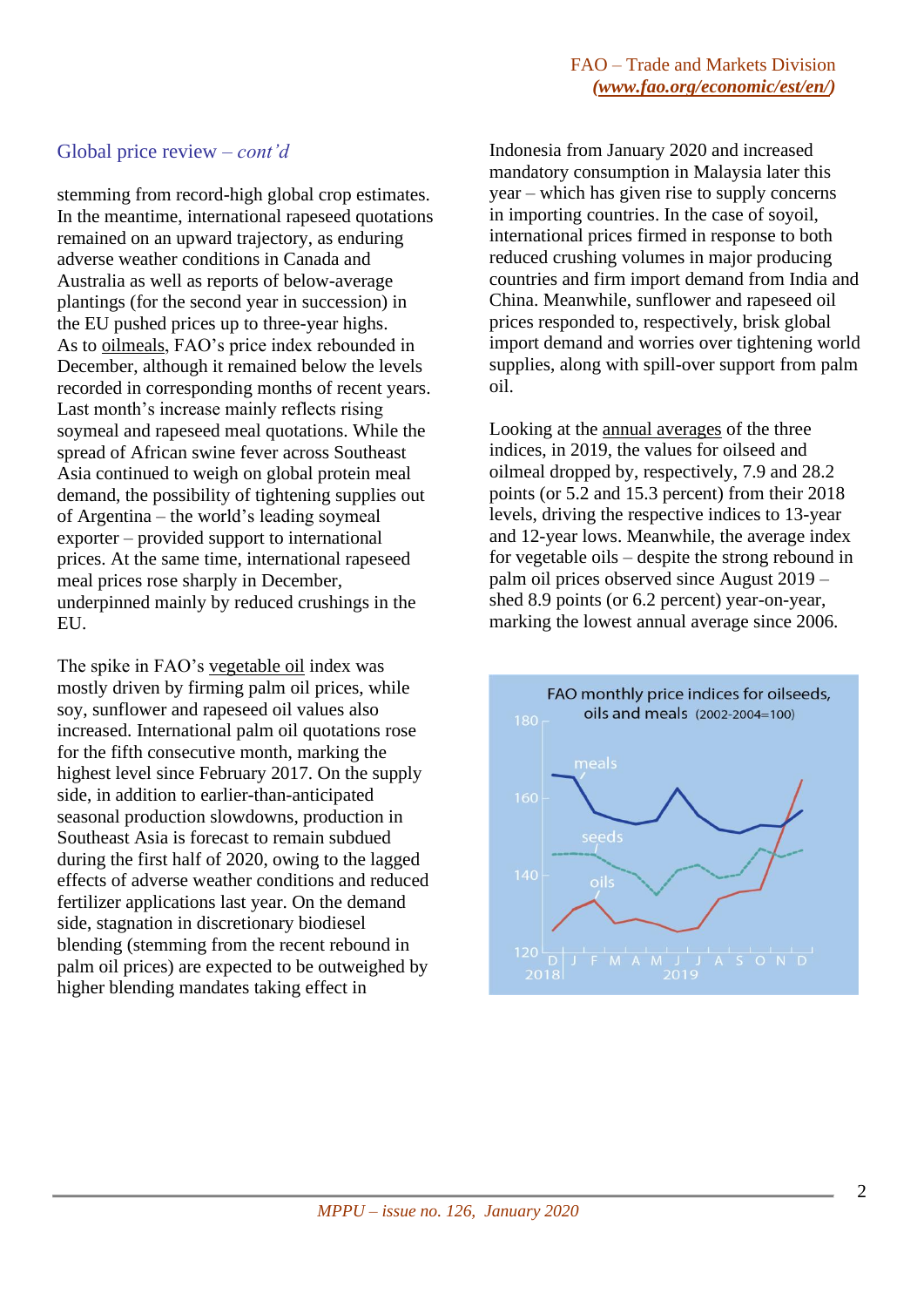# **b) Selected policy developments and industry news**

**UNITED STATES / CHINA – trade dispute**: Amid on-going trade talks, during the months of November and December 2019, China continued buying soybeans form the United States, as the China's customs authorities issued fresh import quotas to state-run and private companies – including waivers of the retaliatory tariffs in place since July 2018 *(see also MPPU Nov.'19).* Eventually, on 13 December, the two countries announced that agreement on a "phase one" trade accord had been reached. The deal, which was signed on 15 January 2020 and will take effect in mid-February, includes provisions for China to increase – over the course of two years – its imports of US agricultural goods by at least USD 32 billion compared to the level recorded in 2017. Accordingly, China's purchases of US agricultural goods (comprising both bulk commodities and consumer products) would need to reach at least USD 80 billion during 2020–2021. To meet the said purchasing targets, China would likely continue with its policy of granting temporary tariff waivers – assuming the existing tariffs on US goods remain in force. Furthermore, China agreed to suspend planned tariff increases, relax its health standards regarding certain food imports, and expedite the approval of GM-crop imports *(see also below item on China).* The United States, on the other hand, committed to suspend an already planned escalation in tariffs, while reducing existing import tariffs on certain Chinese goods – although the United States' 25% surcharge on about half of all Chinese imports would remain in place. The bilateral agreement includes an enforcement mechanism to ensure that both sides honour their commitments. Reportedly, further phased reductions of the remaining tariffs might be considered, depending on the implementation of "phase one" and progress in future stages of the negotiations. While the new trade deal is expected to offer some respite to global markets, market observers debated how China's purchases of US goods would reach the agreed levels – recalling that, while soybeans used to account for about half of China's US agricultural purchases (by value), China's upcoming demand for US beans may be

affected by both the recent outbreak of African swine fever and the availability of competitively priced Brazilian soy. Attention was also drawn to the point that the almost two year-long trade conflict has spurred China to invest in a number of alternative supply chains *(see MPPU Dec.'18, Jan./Sep./Nov.'19 as well as below item on China).* In addition, it remains to be seen how the bilateral trade deal will be received by the two countries' respective trade partners.

#### **ARGENTINA – export policy**:

On 14 December, citing fiscal policy reasons, the newly formed Government removed the export tax limit of 4 ARS for each US dollar in export value that had been in place for selected commodities since September 2018, including oilseeds and derived products *(see MPPU Oct.'18).* As a result, Argentina's export tax on soybeans, soyoil and soymeal exports has risen to 30%, while that for sunflowerseed shipments reached 12% – compared to the prevailing tax levels of, respectively, 25% and 7%. Subsequently, on 21 December, Argentina's Congress authorized the government to raise, for a period of two years, the export tax on soybeans, soyoil, soymeal and sunflowerseed by an additional 3 percent – to, respectively, 33% and 15%. Reportedly, small farmers would qualify for full or partial reimbursements of the additional 3% tax, depending on their annual production volume. According to industry sources, the higher export duties would lead to lower plantings, with 2020 soybean output possibly falling by 1–1.5 million tonnes compared to earlier forecasts. Meanwhile, the Government has launched consultations with the farm industry on the possibility of reintroducing export tax differentiation, which would be aimed at encouraging the production and export of soyoil and meal as opposed to beans.

**ARGENTINA – food standards**: Argentina's food and drugs authority suspended the sale of certain coconut oil products originating from Indonesia, citing infringement of national food product regulations.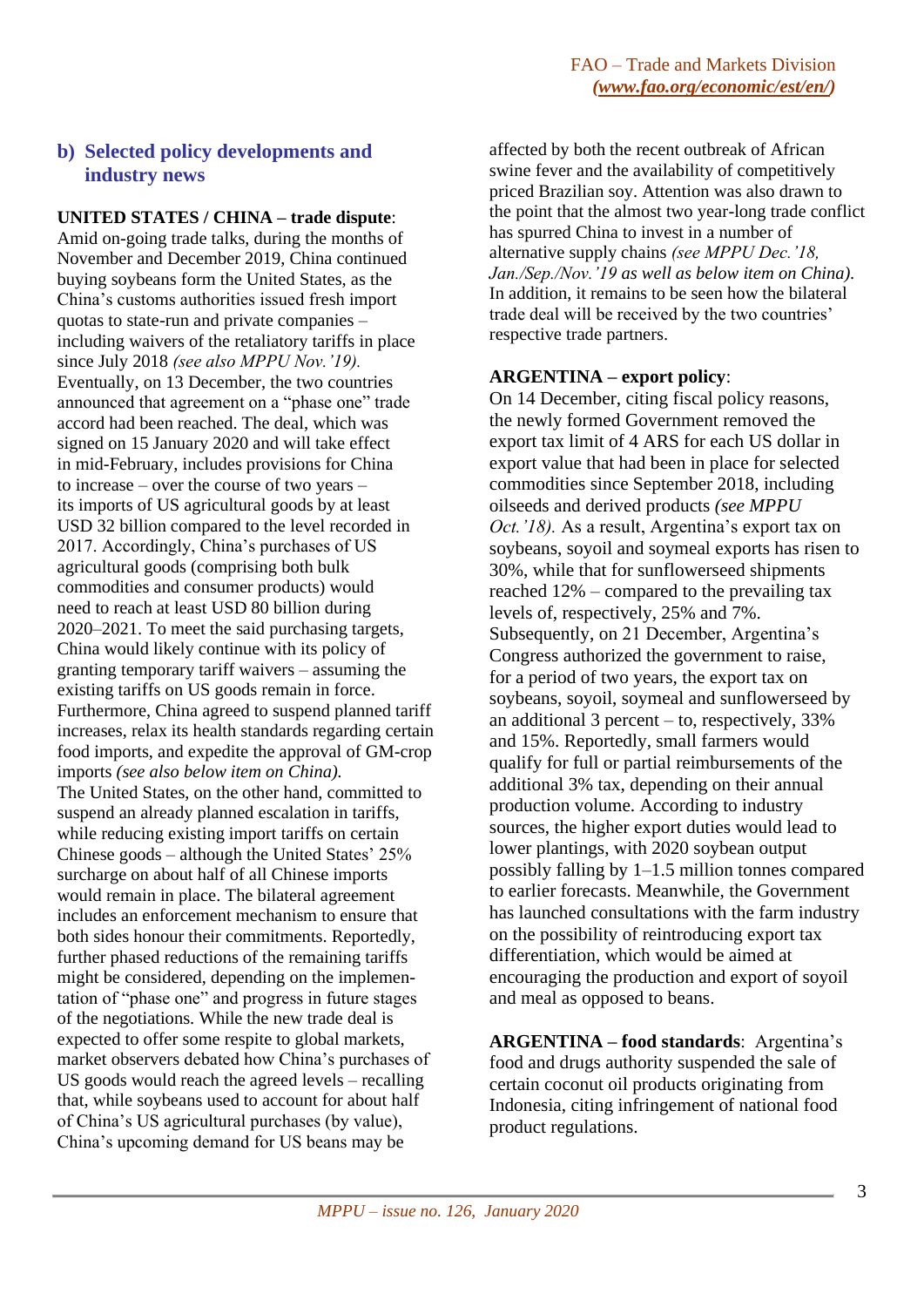# **AUSTRALIA – agricultural relief measure**:

In November, the Government of Australia announced that it would offer subsidized loans to farmers affected by drought. In addition, farmers would be able to buy water for growing fodder at discounted rates, while measures to improve rural infrastructure would also be implemented.

**BRAZIL – biofuel policy**: Further to the recent increase in the country's nationwide biodiesel blending mandate from 10% to 11% *(see MPPU Sep.'19),* in November, the Brazilian Government approved raising the mandate to 12%, effective 1 March 2020. Thereafter, blend levels would rise by a further one percentage point each year, until they reach 15% in March 2023. The new policy is expected to boost local demand for soyoil, the country's main biodiesel feedstock. Industry sources project Brazil's 2020 biodiesel production at 5.1 million tonnes, which would translate into a soyoil uptake of about 5 million tonnes – a level equivalent to nearly two-thirds of Brazil's 2019 supply. Looking further ahead, in 2028, official sources project biodiesel production to reach 9.7 million tonnes, based on current forecasts of national diesel consumption and a biodiesel blending rate of 15%. Meanwhile, Brazil's oil and fuels regulator, ANP, has launched tests with diesel motor fuels containing 20–30% biodiesel.

# **BRAZIL – transport infrastructure**:

According to media reports, the Brazilian Government postponed to the second half of 2020 the auction of two major railway projects of special relevance for grain/oilseed exports – the 'Ferrogrão' project *(see MPPU Jan.'18 & Jan./Mar.'19)* and the FIOL railroad designed to link the country's interior to a port in Bahia State. At the same time, the Government confirmed that plans to repave highway BR-319 (running though the Amazon basin from Porto Velho to Manaus) would go ahead.

# **CHINA – import policy (trade mitigation**

**measure)**: Further efforts to diversify or expand the country's sources for feed ingredients have been reported from China *(see also MPPU Sep.*

*& Nov.'19).* In November, China's customs authorities approved the importation of cottonseed meal – a soymeal substitute – from Brazil. Furthermore, in December, when the country's Tariff Commission set tentative Most Favoured Nations (MFN) import tariffs for selected commodities in the year 2020, the duties for oilcakes/meals other than soymeal were suspended, while those for bovine animal tallow, palm stearin and fish oil capsules were lowered from the prevailing levels. Moreover, on 1 January 2020, China eased its customs regulations on imports of soybean through selected northern border checkpoints, reflecting efforts to smoothen imports from neighbours such as Kazakhstan and the Russian Federation. *(For related bilateral agreements see below section 'Trade agreements and bilateral sectorspecific initiatives')*

**CHINA – GMO policy**: On 30 December, China approved for importation two GM-crops developed in the United States, including one soybean variety. Furthermore, import permissions for four GM soybean varieties and three GM rapeseed varieties were renewed. The latest approvals, which are valid for a three-year period, expand the opportunities for agricultural imports from the United States *(see also above item on the US-China trade truce).* Separately, the country's Agriculture Ministry revealed plans to issue, for the first time, biosafety certificates for a number of locally developed GM crops – including one GM soybean variety – for domestic cultivation. To date, while research on GM varieties has been gradually derestricted, GM food grains were held back from commercial production due to consumer concerns over perceived health risks *(see also MPPU Mar./May'15, Sep.'16, Jan.'17 & Mar.'19).*

# **ETHIOPIA – import regulation**:

The Ethiopian Government has raised the number of private and state-owned companies that are authorized to import refined palm oil for subsequent distribution to local markets under government-set prices. Reportedly, the selected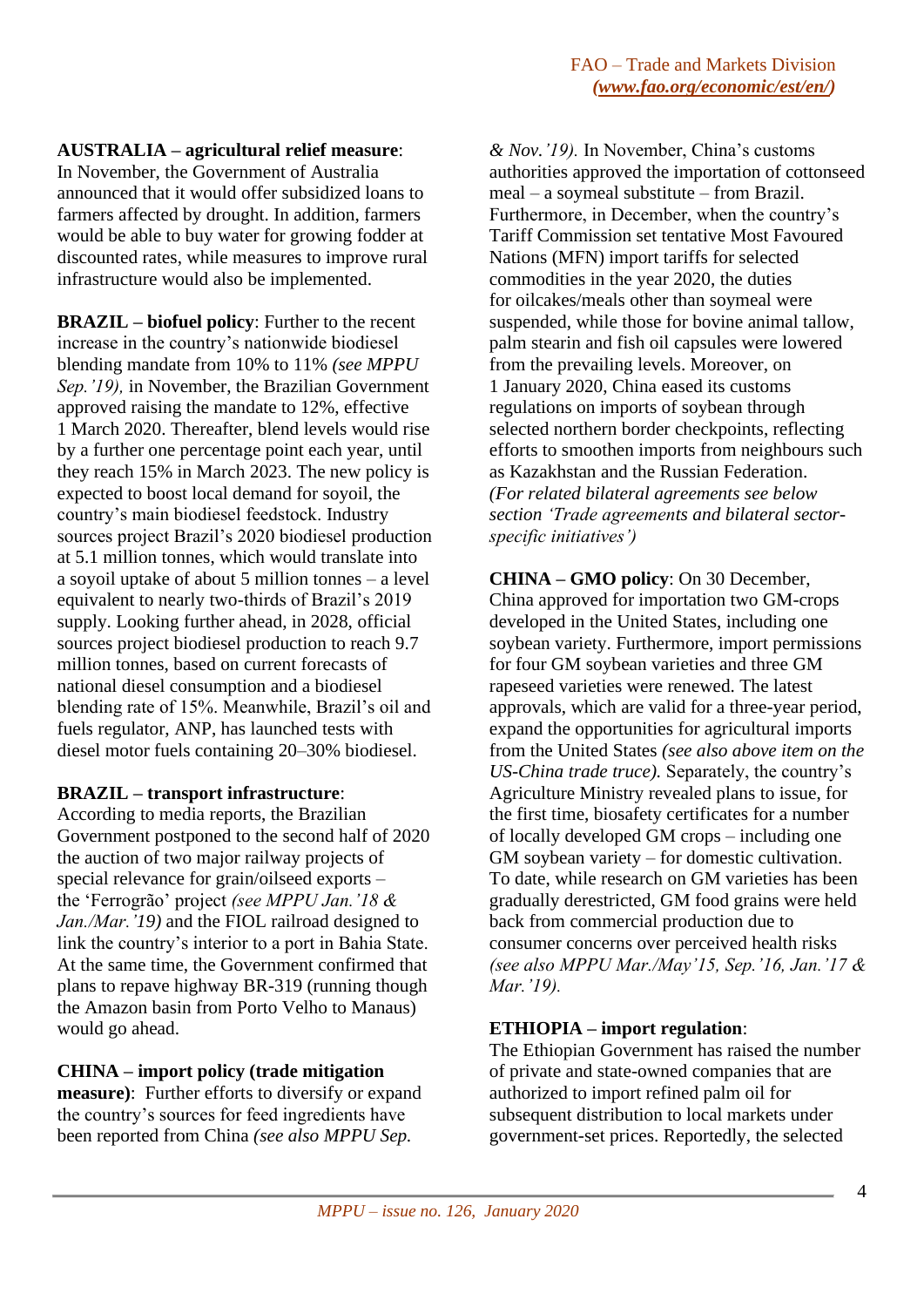companies will benefit from duty-free privileges and preferential access to foreign exchange *(see also MPPU Aug.'15).*

### **EUROPEAN UNION – market regulation**

**(olive oil)**: In November, the European Commission activated a private storage aid mechanism for EU-produced olive oil, in a bid to bring down the bloc's supplies and thus support prices *(see also MPPU Nov.'19).* Private sector operators participating in the programme are required to store their product for at least 180 days.

### **EUROPEAN UNION / INDONESIA –**

**retaliatory import tariffs**: In December, the European Commission confirmed the preliminary countervailing duties it had imposed last August on imports of palm oil-based biodiesel from Indonesia *(see MPPU Sep.'19).* According to the Commission, Indonesian producers were able to sell their product at unfairly low prices because they benefited from grants, tax breaks and access to raw materials below market price. Reportedly, the Indonesian Government is considering taking legal action against the EU's decision.

### **FRANCE – palm oil taxation**:

As part of the 2020 budget debate, the French Parliament voted in favour of removing tax breaks for palm oil used as biodiesel feedstock, thus rejecting a Government-backed proposal to delay the withdrawal of the tax advantages until 2026. The removal had originally been agreed under France's 2019 budget *(see MPPU Jan.'19).*

### **GERMANY – pesticide regulation**

**(glyphosate)**: German's federal consumer protection and food safety authority decided to extend the approval of glyphosate-containing herbicides by one year, until mid-December 2020, while confirming its plan to outlaw the chemical on 31 December 2023. By end-2023, the Government envisages a reduction in the herbicide's use by about 75 percent *(see also MPPU Sep.'19).*

### **INDONESIA – biofuel policy**:

Further to the shift from B20 to B30 (i.e. diesel with a mandatory bio-content of, respectively, 20 percent and 30 percent) scheduled for 1 January 2020, Government officials announced plans to implement a bio-diesel programme with 40% bio-content between 2021 and 2022, adding that road test using B40 diesel would be conducted during 2020. Furthermore, technical studies on mixing palm oil-based fuel with aviation fuel are planned. Government estimates reported by the media set the country's biodiesel consumption in 2022 at 8.92 million tonnes, which compares to 6.35 million tonnes in 2019. For the time being, due to palm oil supply constraints, a B50 mandate is considered as the upper limit – unless the industry manages to accelerate the replanting of senile palms, eventually achieving yield improvements *(see MPPU Nov.'19).*

### **INDONESIA – production sustainability (oil**

**palm)**: In November, the Indonesian Government renewed its commitment towards sustainable palm oil production by issuing a presidential instruction ordering multiple ministries to coordinate a campaign aimed at: i) improving data management within the oil palm industry; ii) enhancing farmers' capacities; iii) managing and protecting the environment; iv) resolving farm land conflicts; and v) fostering international recognition of Indonesia's palm oil sustainability standard. While civil society groups welcomed the initiative, some claimed that the sector's potential to help reduce overall carbon emissions was overestimated, while others perceived risks that illegal plantations could be legitimized and that new plantations could be favoured over reforestation obligations.

### **INDONESIA – palm oil export tax & levy**:

With crude palm oil reference prices remaining below the USD 750 per tonne threshold that triggers export taxation, the country's tax on palm oil exports remained suspended in December 2019 and January 2020. By contrast, the export levy that kicks in when prices exceed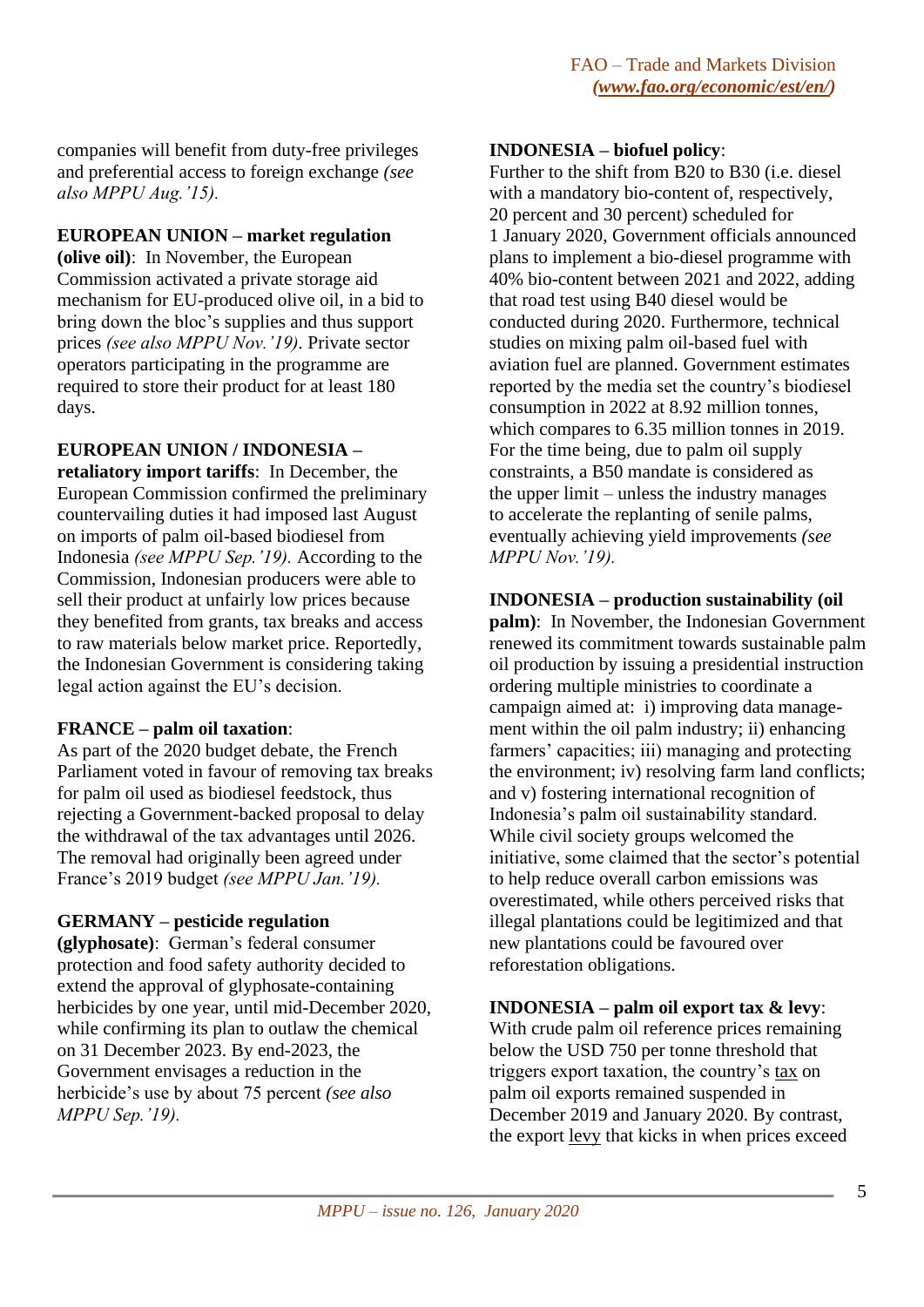USD 570 per tonne has been re-activated on 1 January 2020 (NB: due to depressed prices, no levies had been collected since November 2018; even when prices started recovering in November and December of last year, the Government opted to maintain the levy at zero, in a bid to support exports – *see MPPU Nov.'19*). With the January reference price set at USD 730 per tonne, the levy collected on each tonne of palm oil exported will move in the USD 20–50 range.

# **INDONESIA / EUROPEAN UNION – trade dispute (EU renewable energy policies)**:

On 16 December, Indonesia formally requested WTO dispute consultations with the European Union regarding measures adopted by the EU and certain member states in the renewable energy sector relating to biofuels (see above items on the EU and France) – notably the classification of palm oil as a 'high indirect land use change (ILUC)-risk' biofuel feedstock *(see MPPU Mar./May/July'19)*. Indonesia deems the measures adopted by the EU and France to be discriminatory to its palm oil sector and hence inconsistent with existing WTO rules. Government officials claimed that, besides directly hurting Indonesia's palm oil exports, the EU's policies could tarnish the image of palm oil products globally, eventually harming all palm oil producing countries.

### **ISLAMIC REPUBIC OF IRAN – import measure / consumer support**:

To ensure adequate domestic supplies, the Iranian Government decided to subsidize the importation of a number of basic goods, including edible oils and oilseeds. Reportedly, importers will be provided with USD 14 billion in the form of official-rate foreign exchange.

# **MALAYSIA – palm oil export tax**:

Suspended since August 2018 due to declining prices, the tax on crude palm oil exports was eventually re-activated on 1 January 2020. With the palm oil reference price bouncing up to MYR 2 571 (USD 631) per tonne, exports will be taxed at 5%, in line with the recently revised tax scale *(see MPPU Nov.'19).*

# **MALAYSIA – profit taxation**:

With palm oil reference prices rising above the MYR 2 500 (USD 613) per tonne mark that triggers windfall profit taxation, on 1 January 2020, tax authorities resumed collecting 3% and 1.5% tax from growers in, respectively, Peninsular Malaysia and Sabah/Sarawak (NB: Malaysia's palm oil windfall taxation was introduced in 2008, together with changes in the country's Cooking Oil Price Stabilization Scheme). Planters cultivating less than 40 hectares will remain exempt from taxation. In response to calls from the industry to withhold the levy's reactivation, the Government pledged to channel at least 50% of the proceeds back to the oil palm industry. Reportedly, the proceeds would be set aside to subsidize palm oil-based biodiesel production once mandatory B20 consumption enters into force at the end of 2020 *(see also MPPU Mar.&July'19).*

# **MALAYSIA – export promotion (palm oil)**:

The Government of Malaysia backed private sector initiatives geared towards greater palm oil market penetration in China, India and the Indian sub-continent. Newly signed collaboration agreements with firms specialized in supply chain management are expected to help Malaysia diversify its palm oil exports. On a related note, the Malaysian Government plans to support research, training and promotional activities on palm oil in Pakistan, with the objective to allay consumer misperceptions about palm oil. In this regard, possibilities to collaborate with the Department of Food Science and Technology of the Karachi University would be explored.

# **MALAYSIA – production sustainability (palm oil)**

• Certification: According to official sources, one third of the country's oil palm plantations have yet to meet the sustainability standard set to become mandatory in January 2020. Reportedly, as of 6 January, 3.65 million hectares out of 5.85 million hectares had obtained MSPO (Malaysian Sustainable Palm Oil) certification. In the processing sector, one quarter of the country's 452 mills has yet to be certified.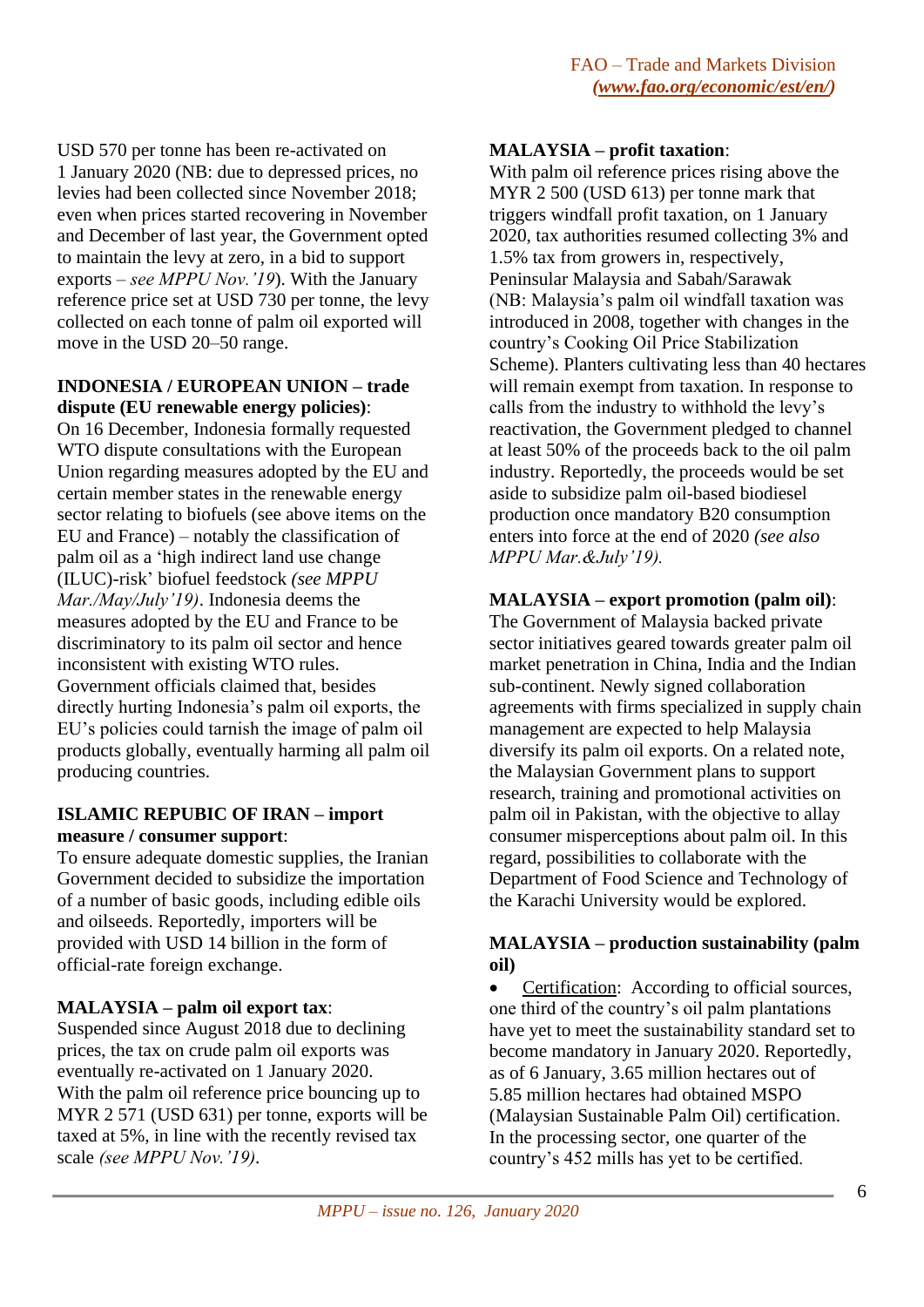Government officials reiterated that noncompliant growers and mill owners would be penalized, warning that non-certified mills and producers with plantations exceeding 40 hectares could see their licenses revoked.

• Traceability: In a bid to make oil palm supplies fully traceable by 2025, the country's sustainability-certification body, MPOCC (Malaysian Palm Oil Certification Council), announced plans to make concession maps accessible to the general public. By fostering transparency about the operations of individual industry players, the Government hopes to demonstrate to the international community that Malaysian palm oil is produced responsibly. On a related note, the Government granted the international industry standards group RSPO (Roundtable on Sustainable Palm Oil) permission to make its members' concession maps public for Peninsular Malaysia and Sarawak. Previously, such permission had been denied, based on ambiguity and legality concerns.

• Replanting incentive: To promote output growth via productivity improvements rather than land expansion, the Malaysian Government will assist smallholders to replace old palms with more performant ones. As part of its FY 2020 budget, the Government committed to provide MYR 550 million (USD 135 million) in soft loans to some 650 000 smallholder growers to undertake replanting activities. Reportedly, the loans would carry a 2% interest rate, would not require a guarantor, and would include four repayment-free years.

• Production cess: From 1 January 2020, all oil palm growers are required to pay MYR 1 per tonne (USD 0,25) of crude palm oil produced in support of the Government's environmental agenda. Reportedly, proceeds will be used to fund public reforestation and wildlife protection schemes. The initiative is expected to help raise the industry's environmental credentials.

# **MALAYSIA – food standards**:

The Malaysian Government set out to ensure that its palm oil producers meet international standards for toxic contaminants in refined oils and fats *(see also MPPU Sep.'19).* More specifically, the

Government is working on regulations to ensure that palm oil products adhere to specific safety levels for 3-MCPDE (3-monochloropropanediolester) and GE (glycidylester) that are in place or under consideration in the European Union. The two compounds, which are formed during edible oil refining and are difficult to remove after formation, can be found in high levels in processed palm/palmkernel oil. To pre-empt EU legislation, Malaysia is planning to limit, from 2021, the 3-MCPDE content in refined palm oil and palmkernel oil to, respectively, 2.5 ppm and 1.25 ppm, while setting a 1 ppm threshold for GE in processed palm/palmkernel oil. From 2022, the 1.25 ppm 3-MCPDE limit would also apply to refined palm oil.

### **MALAYSIA – biofuel policy**:

With a view to foster domestic palm oil uptake, Malaysia envisages to start producing palm oilbased jet-fuel within five years, local media reported. To achieve this goal, in its FY 2020 budget, the Government set aside funds to explore the use of palm oil derivatives as aviation fuel feedstock. In the meantime, the Malaysian Palm Oil Board has approached potential investment partners in China, Japan and the United States *(see also MPPU May'19).* While bio-jet fuels will be needed to reduce carbon footprints, their production comes with additional costs and complexities – hence the need for more research and development before moving into commercial production. Meanwhile, demand for bio-jet fuel is expected to expand, considering that the International Civil Aviation Organization ICAO (the UN's standards setting body for civil aviation) is aiming for a significant proportion of sustainable aviation fuel use by 2050.

# **PARAGUAY – GM-soy approval**:

In November, Paraguay – the world's fourth largest exporter of soybeans – joined the list of countries that approved GM-soy variety 'HB4' for commercial use *(see MPPU July'19).* Industry sources reckon that farmer access to the drought and herbicide tolerant variety has the potential to almost double the country's area under soybean cultivation. Reportedly, the variety's commercial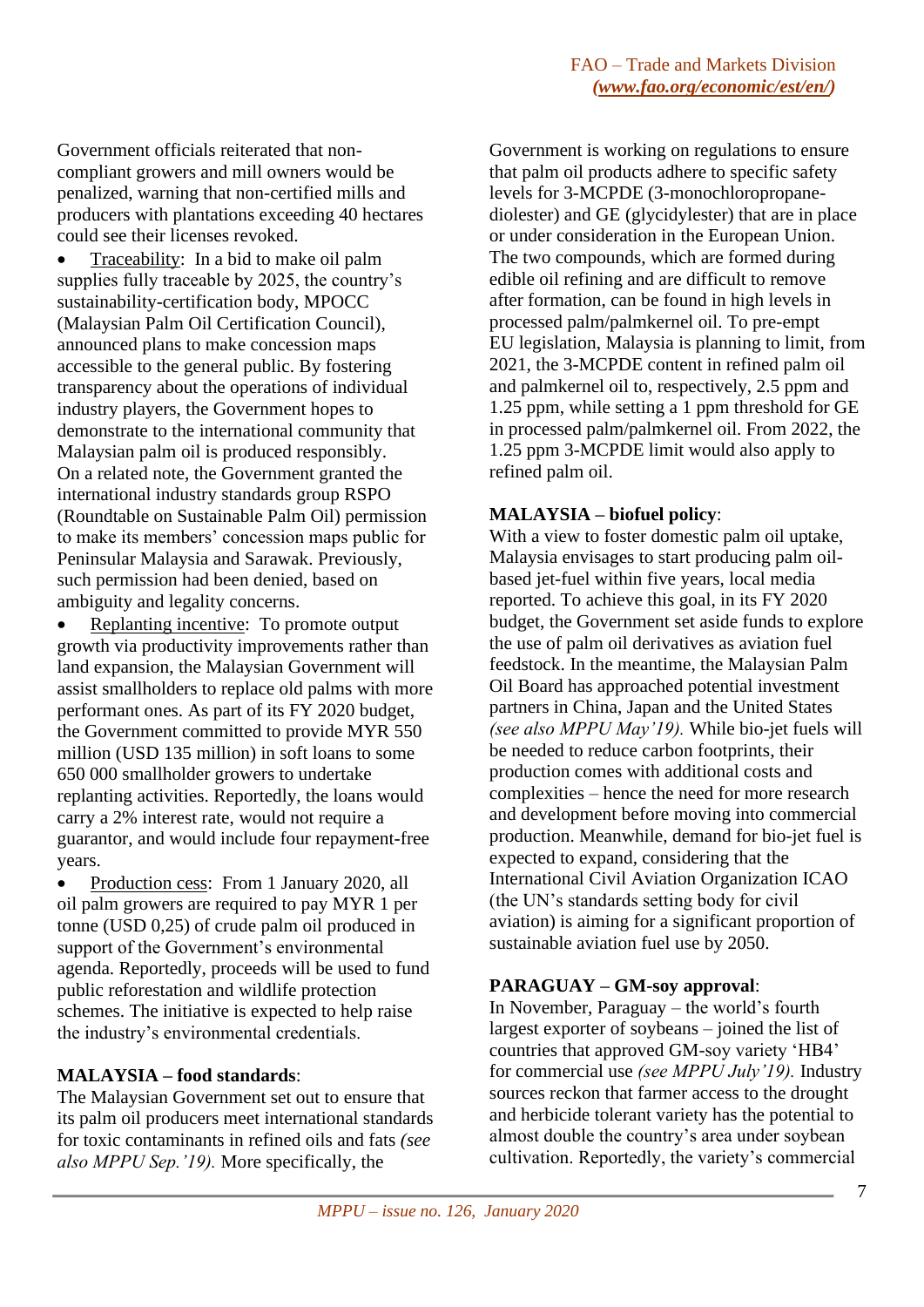launch will be delayed until China, the world's largest buyer of soybeans, authorizes its importation.

**THAILAND – producer support**: As part of its FY 2020 budget, the Thai Government allocated THB 4.38 billion (USD 143 million) for assisting farmers in marketing their main crops, including palm oil. Reportedly, the funds will be used to delay the release of crops onto the market, thereby countering price declines after harvest time. (NB: the package is separate from the commodityspecific price guarantees and subsidy schemes approved in August 2019 – *see MPPU Sep.'19*).

**THAILAND – biofuel policy**: As a result of the shift in mandatory blending from B7 to B10 (i.e. transport diesel with a bio-content of, respectively, 7 percent and 10 percent) in January 2020, the country's biodiesel industry is expected to absorb 2.2 million tonnes of palm oil – or two thirds of domestic production – annually. Besides helping to stabilize palm oil prices, the Government's biofuel policy is expected to reduce airborne dust emissions and help the country save on mineral oil imports. Official sources confirmed that domestic sales of B10 and B20 would be subsidized *(see also MPPU July'19).*

# **UNITED STATES – biofuel policy**

• Blenders tax credit: In December, the Government signed into law a new budget deal including a historic five-year extension of the USD 1 per gallon tax credit for biodiesel blenders. The tax incentive's retroactive reinstatement – from its expiry on 1 January 2018 through 31 December 2022 – is expected to provide a stable framework for the sector's further growth. For the last six years, the tax credit was allowed to expire, with retroactive extensions granted for one year at a time. Reportedly, at an annual cost of almost USD 2 billion, the 15 year-old programme is among the country's most expensive energy subsidy policies.

Mandatory biofuel requirements:

In December, the Environmental Protection Agency (EPA) finalized the volume of renewable fuels that will have to be supplied to the market

in 2020 as well as the blending obligations for biomass-based biodiesel in 2021.

As for 'biomass-based diesel', EPA confirmed that the 2021 requirement would remain unchanged from 2020, i.e. at 2.43 billion gallons. With regard to the 'advanced biofuel' category, under which biodiesel also qualifies, 5.09 billion gallons will be required in 2020 – up from the 2019 level of 4.92 billion gallons (and 170 million gallons above EPA's initial proposal – *see MPPU Sep.'19*).

• Iowa State – procurement policies: From December 2019, Iowa State requires all state agencies, when buying vehicles and diesel engines, to purchase models that have manufacturer support to use diesel with at least 20 percent bio-content (generally known as B20). Introduced by the nation's leading producer of biodiesel, the measure is expected to stimulate support for B20 (and higher blends) among diesel equipment and engine companies across the United States.

**UNITED STATES – farmer relief payments (trade mitigation measure)**: In November, USDA announced the release of a second tranche of payments under its Market Facilitation Program, which is part of the 2019/20 relief package that was introduced to compensate farmers affected by market disruptions arising from the US-China trade tensions *(see MPPU July&Sep.'19).* Following the release of a first tranche worth USD 14.5 billion in August 2019, under its second tranche, USDA will offer payouts worth USD 3.6 billion. Depending on how market conditions and trade opportunities evolve, a third tranche of payments may follow in early 2020.

# **Sector development measures**

• Egypt – soybean: Egypt's Agriculture Ministry informed that it plans to raise the country's area under soybean cultivation from 37 000 feddans (15 500 ha) in 2018/19 to 80 000 feddans (33 600 ha) in 2019/20 – and further to 150 000 feddans (63 000 ha) in 2030. The initiative is aimed at reducing the nation's dependence on vegetable oil imports. According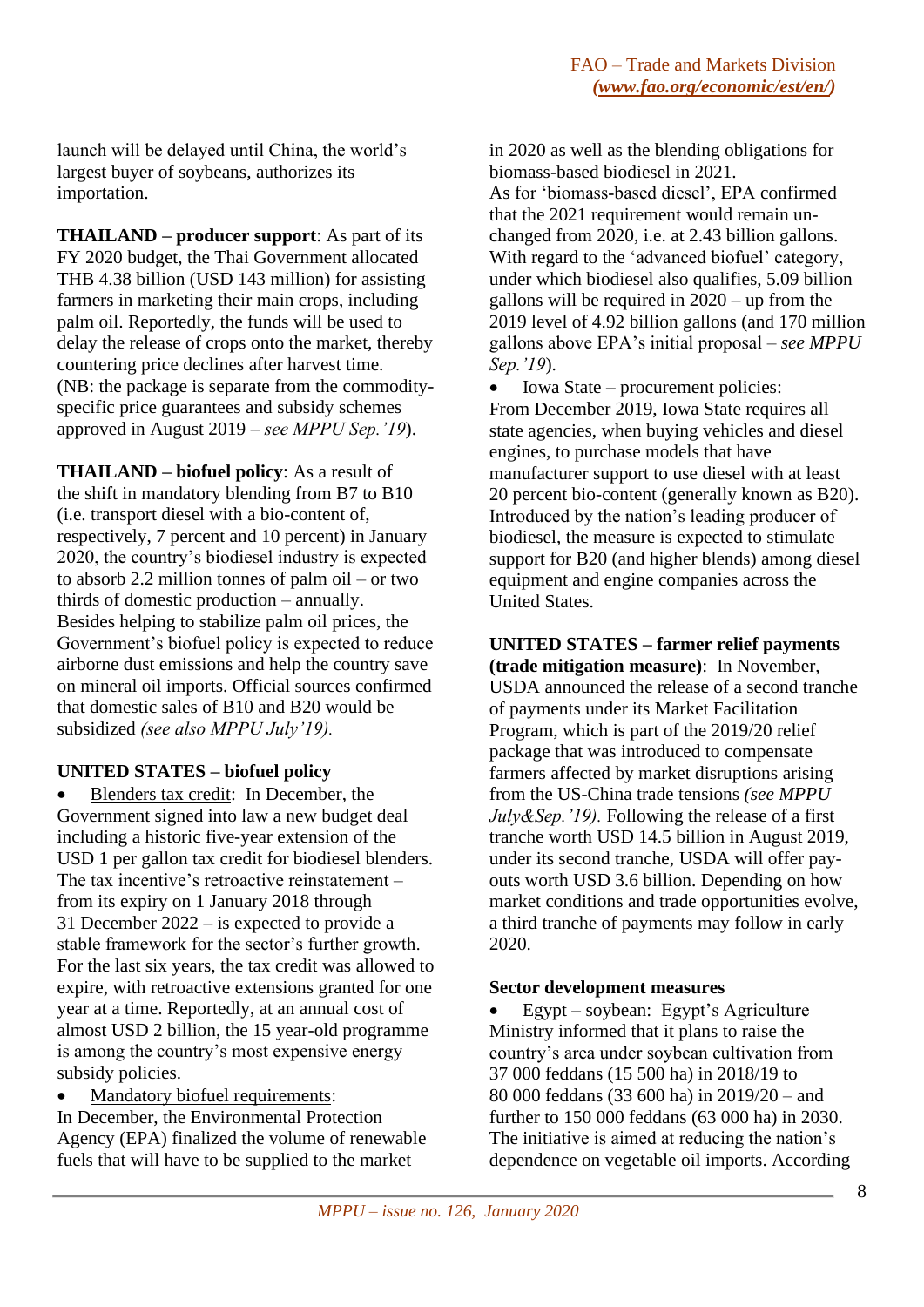to ministry officials, insufficiently remunerative prices have prevented farmers from expanding soybean cultivation.

• India – oilcrops: With a view to help reduce the country's dependence on edible oil imports, India's Central Government decided to extend a programme promoting the cultivation of oilcrops (including oil palm) and pulses in rice fallow areas to six additional states, taking the number of states participating in the intercropping scheme to twelve. On a related note, the Government is working on a road map for India to attain selfsufficiency in edible oil production. Reportedly, to fund a series of sector development initiatives, the inter-ministerial working group set up to launch a nationwide oilseed mission is considering to levy a 2–10% cess on the country's crude/refined edible oil imports.

The Philippines – coconut oil:

The Philippine Government started working on a national action plan to promote growth in coconut oil production and exports. Reportedly, the following strategic issues will be addressed: i) the promotion of virgin coconut oil consumption and exports; ii) ensuring sustainable production practices and setting up appropriate certification for exports; iii) reducing the sector's vulnerability to climate change; and iv) promoting organic production and certification. Reportedly, the action plan will also include a framework for collaboration among different stakeholders in the coconut oil value chain.

### Samoa - coconut:

According to media reports, the Samoan Government strives to replant up to 90 percent of the country's coconut plantations during the 2020–2024 period. With about 80 percent of the country's coconut palms having passed the productive age, a community-based replanting programme is required to safeguard the country's export-oriented coconut industry, government officials said.

• Tunisia – olive oil: According to the media, the Tunisian Government set out to renew its efforts in support of the country's export-oriented olive oil industry. Reportedly, the Export Promotion Fund's coverage of maritime transport costs

(for shipments to countries other than Spain and Italy) would be raised from 30 percent to 50 percent for bulk shipments and from 50 percent to 70 percent for packaged olive oil. Moreover, under the Packing Olive Oil programme, special incentives will be provided to small producers willing to expand their exports, while premiums will be granted for both exports of olive oil in three-litre bottles and sales of organic olive oil. Furthermore, payment ceilings applying to individual producers under the different programmes will be raised and means to renegotiate or defer growers' debts will be explored. On the agronomic side, a plan to combat the *xylella fastidiosa* disease has been adopted. As for domestic consumption, TND 50 million (USD 17.7 million) will be allocated for sales to poor people at preferential rates.

# **Trade agreements and bilateral sector-specific initiatives**

• ASEAN – coconut/palm oil products: In October 2019, ASEAN members signed a MoU aimed at strengthening the collective bargaining position of member nations and expanding exports to international markets. Under the agreement, specific trade promotion activities are envisaged for coconut products and palm oil.

- China / Brazil soybean meal: Reportedly, the two countries are in advanced talks about a protocol setting sanitary standards that would allow Brazilian crushers export soybean meal to China *(see also MPPU Mar.'19).* A date for the agreement's signature and implementation has yet to be announced.
- China / Ukraine rapeseed meal: In November, the two countries signed a protocol setting sanitary requirements for exports of Ukrainian rapeseed meal to China. The agreement will be valid for five years. Industry sources expect that the deal would stimulate Ukraine's rapeseed processing and meal sales to China at the expense of EU-bound rapeseed shipments.

• India / ASEAN – palm oil: In line with a free trade agreement signed with ASEAN in 2009, India further reduced its tariff on palm oil imports from the bloc, effective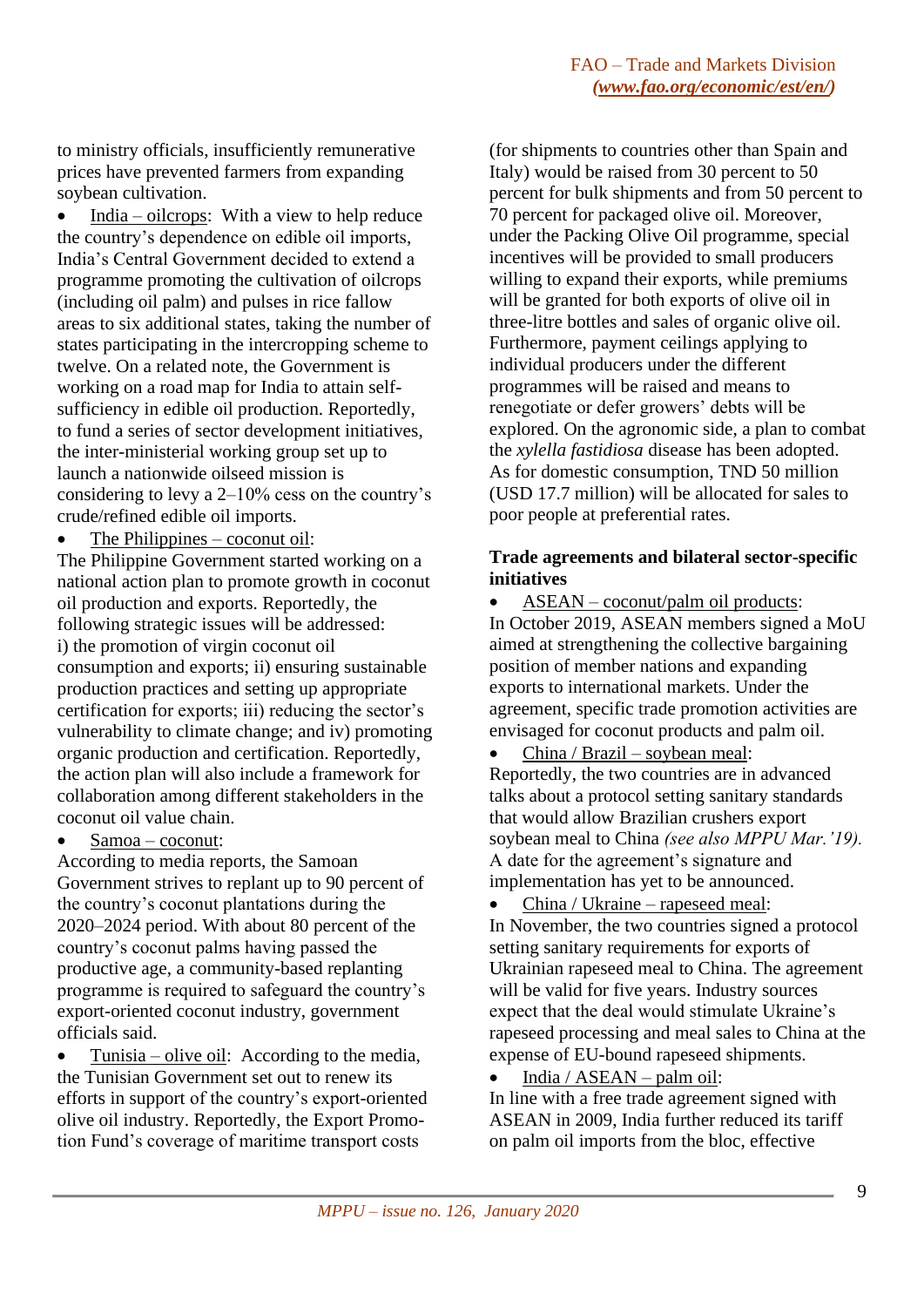1 January 2020. The duties for crude and refined palm oil have been lowered from, respectively, 40% and 50% to 37.5% and 45%. Considering that India's MFN import duties for competing oils (notably soyoil and sunflower oil) remained unchanged, the new preferential duties granted to ASEAN suppliers are expected to make imports of palm oil more attractive. As for the rates charged on crude and refined palm oil, the new duty structure entails a tax differential of 7.5% compared to 10% previously – a change likely to affect the competiveness of India's refining industry.

Uruguay / China – non-GM soybean: The two countries initiated talks on a technical protocol that would open China's markets to imports of non-GM soybeans from Uruguay. Besides importing large volumes of GM-soy for subsequent crushing into meal and oil, China also purchases limited quantities of non-GM soy for direct human consumption. Allegedly, Uruguay has the potential to supply up to one million tonnes of certified non-GM soy annually.

# **Sustainable trade – industry initiatives**

• Vegetable oil packaging: Global agri-trading firm *Cargill* informed that it managed to reduce the amount of plastic used in its vegetable oil packaging, highlighting plastic packaging reductions achieved in its bottling lines and processing facilities around the world.

Sustainability-linked lending:

Global agri-trading firm *Bunge* joined the list of agribusiness companies taking loans tied to their environmental performance. According to the company, part of its loan repayments will be subject to premiums/discounts depending on the achievement of specific sustainability targets related to i) GHG emission levels, ii) traceability in its commodity trade, and iii) the promotion of sustainable production practices in its palm and soybean supply chains. On a related note, global agri-trader *Louis Dreyfus* announced the renewal of three regional sustainability-linked revolving credit facilities. *(On similar sustainability-linked financing mechanisms see also MPPU Apr./Aug.'17 & July'19)*

### **Sustainable palm oil production – RSPO news**

Smallholder certification: In November, RSPO launched a separate standard for palm oil produced by smallholders *(see also MPPU Dec.'18 & May/July'19).* Although smallholders account for about 40 percent of global palm oil output, at present just a fraction of their production is certified sustainable because most small growers find it difficult to comply with RSPO's generic principles and criteria – a situation RSPO hopes to correct through its new, tailor-made standard. Designed for 'independent smallholders' (as opposed to 'scheme smallholders'), the new standard simplifies the generic requirements through a flexible, step-bystep approach, which gradually takes producers to full compliance. RSPO explained that cooperatives of smallholders will be granted three years to achieve certification, during which time participants would start to reap the agricultural and financial benefits of certification. On a related note, RSPO also launched a new training facility that, by adopting a 'train-the-trainer' approach, is aimed at reaching larger numbers of small-scale oil palm farmers through agricultural best practices training.

Shared responsibility principle:

In November, RSPO also approved 'Shared Responsibility' guidelines and specific obligations aimed at fostering market uptake of sustainable palm oil. The new guidelines focus on RSPO's downstream players (as opposite to grower members), i.e. retailers, consumer goods manufacturers, processors, traders and banks/investors. Members belonging to these categories will be expected to actively participate and work together to increase the demand for sustainable palm oil with mutual accountability across the supply chain. In particular, during a pilot period, buyers and other supply chain actors will be subject to specific volume requirements, comprising annual percentage point uptake targets – a concept introduced to help ensure that all available certified palm oil produced by RSPO's grower members will eventually be met by demand from end users (NB: since the launch of RSPO certified palm oil, available global supplies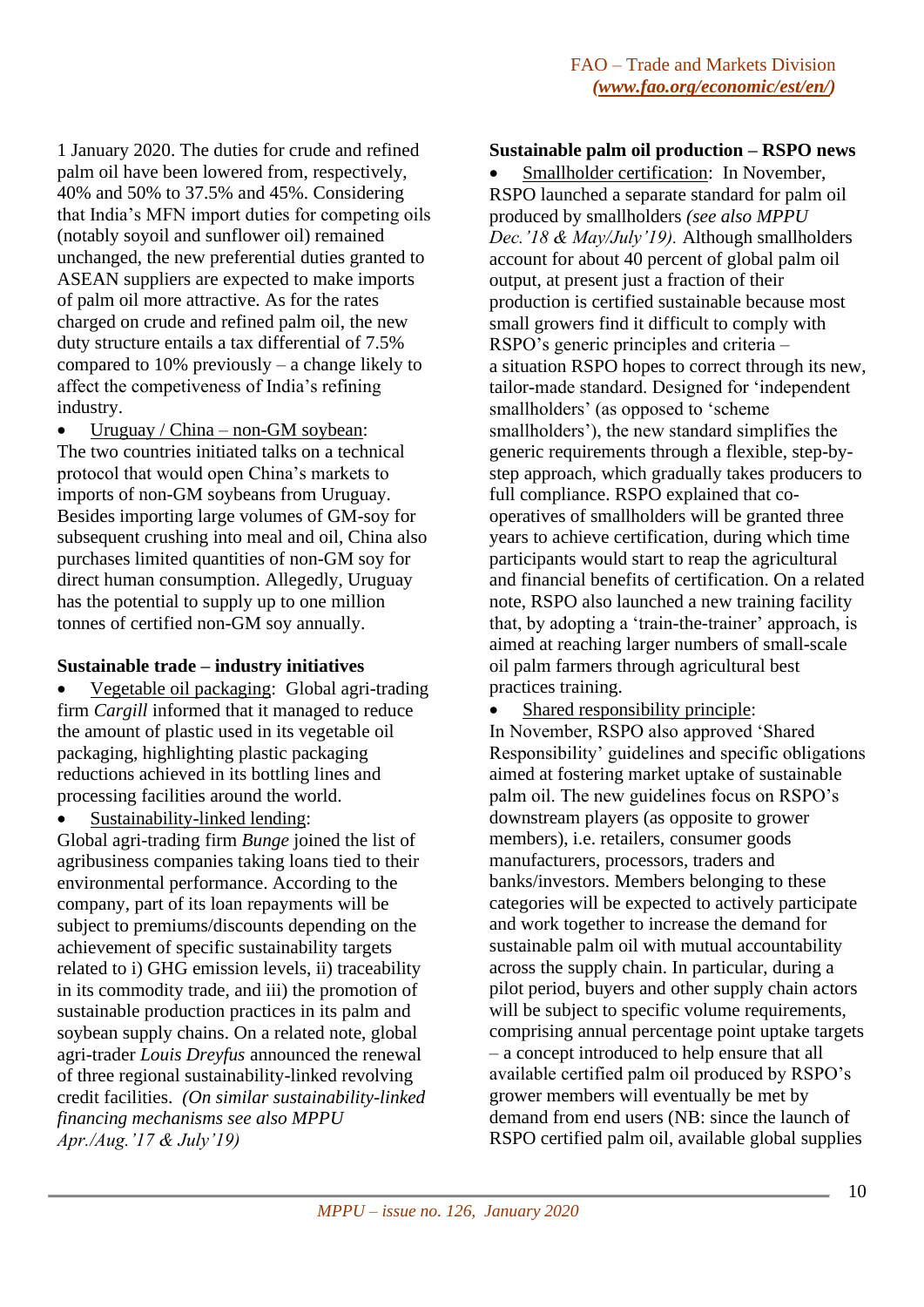consistently exceeded actual demand, forcing growers to accept falling certification premiums).

# **Sustainable palm oil production – third party assessments**

• Certified sustainable palm oil (CSPO): A consultancy firm that carried out a lifecycle assessment comparing RSPO certified palm oil with non-certified palm oil produced in Malaysia and Indonesia claimed that CSPO has a lower global warming impact and a lower nature occupation impact than non-certified palm oil. Reportedly, although promoted by RSPO and crowdfunded by the private industry, the study has been carried out independently.

Profitability gains: A study undertaken by an international conservation charity to investigate the business case for producing, sourcing and financing certified sustainable palm oil claims that palm oil companies with stronger disclosure on the sustainability of their operations clearly outperform those with weaker sustainability disclosure, over a five-year period.

# **Sustainable soybean production**

• Amazon soybean moratorium: In November, Brazil's leading soybean growers association proposed ending the longstanding voluntary moratorium that bans sourcing soybeans grown on illegally cleared land in the Amazon basin (NB: established in 2006 by major commodity traders with support from civil society groups and the Government, the moratorium was renewed indefinitely in 2016 – *see also MPPU June'16, June'17 & Jan.'18*). Reportedly, Brazil's soybean growers contest the moratorium, arguing that the country's Forest Code entitles them to clear up to 20 percent of the concerned area for agriculture – a position shared by the current Government. On the other hand, the country's association of soy crushers and traders (ABIOVE) has come out in defence of the moratorium, warning that the EU's purchases of Brazilian soy would be put at risk if the moratorium were suspended. Reportedly, a number of European food groups and investors joined ABIOVE's position, mindful of their pledges to eliminate deforestation from their supply chains.

• Cerrado soybean expansion:

A number of environmental groups called for a duplication of the Amazon Soy Moratorium in Brazil's Cerrado region, arguing that the Amazon basin's successful preservation is contributing to the crop's rapid expansion in the fragile savannah region. The calls met with opposition from Brazil's association representing major grain traders (ANEC), which flagged that under Brazil's Forest Code farmers are allowed to expand plantings within certain limits – a provision that ANEC considers to be at odds with a moratorium. Alternatively, ANEC recommends seeking for ways to reward growers for voluntarily preserving land they could otherwise convert. On a related note, UK supermarket chain *Tesco,* which sources a large portion of the soy it uses in its agricultural supply chains from the Brazilian Cerrado, announced that it would support an initiative to halt deforestation in the region with a GBP 10 million (USD 13.1 million) grant. Under the five-year project (called 'Funding for Soy Farmers in the Cerrado'), which also enjoys the support of an animal nutrition business and a fish farming company, farmers that plant soy exclusively on existing agricultural land are provided with rewards – thereby removing the need to expand into the native vegetation. Reportedly, *Tesco* also launched a programme with the Worldwide Fund for Nature (WWF) to measure the environmental impact of various food products. *(On past soybean-specific initiatives in the Brazil's Cerrado region see MPPU May/Dec.'18 & Jan./Mar./May'19)*

# **Certified sustainable coconut oil**:

Global consumer goods/food companies *BASF*, *Cargill* and *Procter&Gamble* established, with support from Germany's International Cooperation Agency GIZ, a certified coconut oil supply chain to assist farmers in the Philippines and Indonesia. The scheme is aimed at driving improvements in environmental protection, social equality and economic viability. Reportedly, farmers who have been trained and certified are enjoying higher productivity and income levels. To date, 1 600 growers have been certified against the relevant Rainforest Alliance Sustainable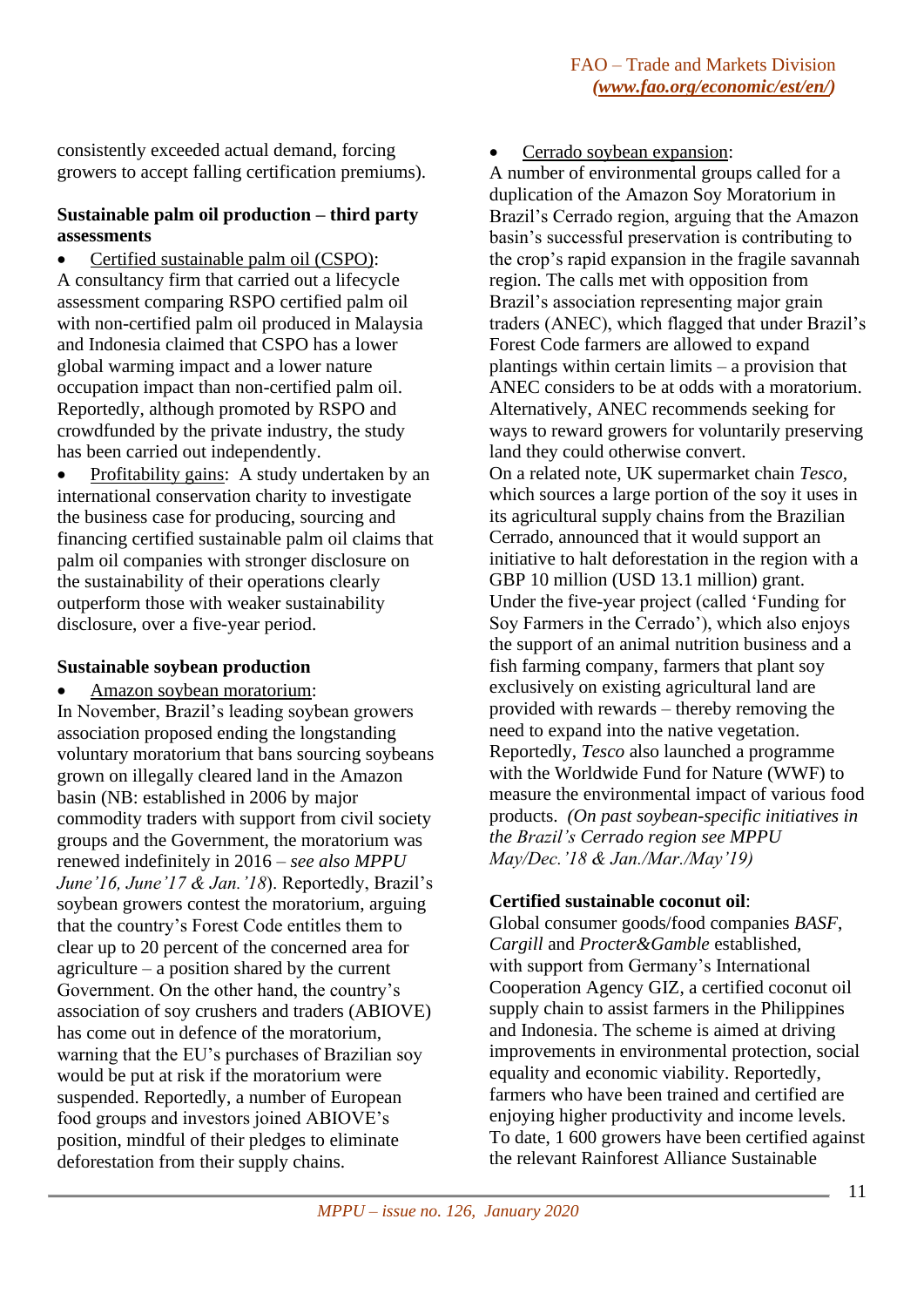Agriculture Standard. The certified products are marketed through a transparent supply chain relying on a 'mass balance' approach. *(See also MPPU Aug.'17 & May/July'19)*

**Sustainable aviation fuel**: At a recent assembly of the International Civil Aviation Organization (ICAO), a vision for a "zero climate impact" international aviation pathway towards 2050 was presented, including the goal of reducing net aviation  $CO<sub>2</sub>$  emissions by 50 percent by 2050 relative to 2005 – without limiting the sector's growth. Central to this vision, which is shared by the International Air Transport Association (IATA), is a gradual shift from conventional aviation fuel to alternative, more environmentally friendly fuels*.* In this regard, a civil society group claimed that the only technology currently available to produce aviation bio-fuels at commercial scale is the HEFA (hydro-processed esters and fatty acids) process that uses vegetable oils and fats as feedstock. Identifying soybean and palm oil as the most attractively priced and readily available raw materials for HEFA jet fuel, the group predicted a sharp rise in global demand for the two oils over the coming years – drawing attention to potential sustainability issues. In this respect, sustainability criteria currently applied to jet bio-fuels concentrate on: i) net GHG emissions reduction on a life cycle basis, ii) a positive contribution to local social and economic development, and iii) no competition with food and water – although additional criteria are currently under consideration by ICAO's technical committees. *(See also above items on Indonesia and Malaysia)*

# **Overseas investments – China**:

China's state-owned infrastructure company CCCC signed a MoU with Brazil's Pará State for the construction of a railway that would connect the state's main port with grain producing areas in the northern half of Mato Grosso *(see also MPPU Sep.'19).* Once completed, the new rail-link would contribute to the ongoing rise in grain shipments from Brazil's land-locked centre-west states through a network of new ports in the so-called

'Arco Norte' region. *(See also MPPU Aug./Dec.'18 & May/July/Sep.'19)*

**Olive oil standards**: The United States' Olive Oil Producers Association, AOOPA, formally requested the U.S. Food and Drug Administration (FDA) to set and enforce federal grading standards for different types of olive oil. The group claims that the present lack of industry regulation is causing mislabelling of grades, adulteration and other unfair business practices as well as consumer mistrust. Reportedly, at present olive oil trade is subject to overlapping, partly unenforced guidelines set by various domestic and international stakeholders. AOOPA would favour the adoption of the standards currently in place in California *(see also MPPU Nov.'19),* whereas the North American Olive Oil Association (NAOOA), which represents olive oil importers, recommended following the standards developed by the FAO/WHO Codex Alimentarius Commission. *(See also MPPU June'16 on related initiatives by U.S. lawmakers)*

**R & D – varietal research**: Reportedly, in India, researchers succeeded in reliably and repeatedly producing coconut plantlets using tissue culture, a technique that uses parts of plants to re-generate whole plants. Currently, coconut palm is exclusively propagated through seeds, which makes crop improvement programmes time consuming and complex – a situation that could be overcome by tissue culture techniques.

# **R & D – product development**

• Soyoil-based motor oil: A U.S. biotech company announced the commercial launch of a bio-based synthetic motor oil using high-oleic soyoil. Reportedly, the product is recognized as a USDA Certified Biobased Product under the agency's BioPreferred Program.

• Soy/palm oil-based shortenings: New shortening products (i.e. fats that are solid at room temperature) using soy and palm oil have been launched in the United States. Reportedly, in addition to being free of partially hydrogenated oils, the new products offer improved versatility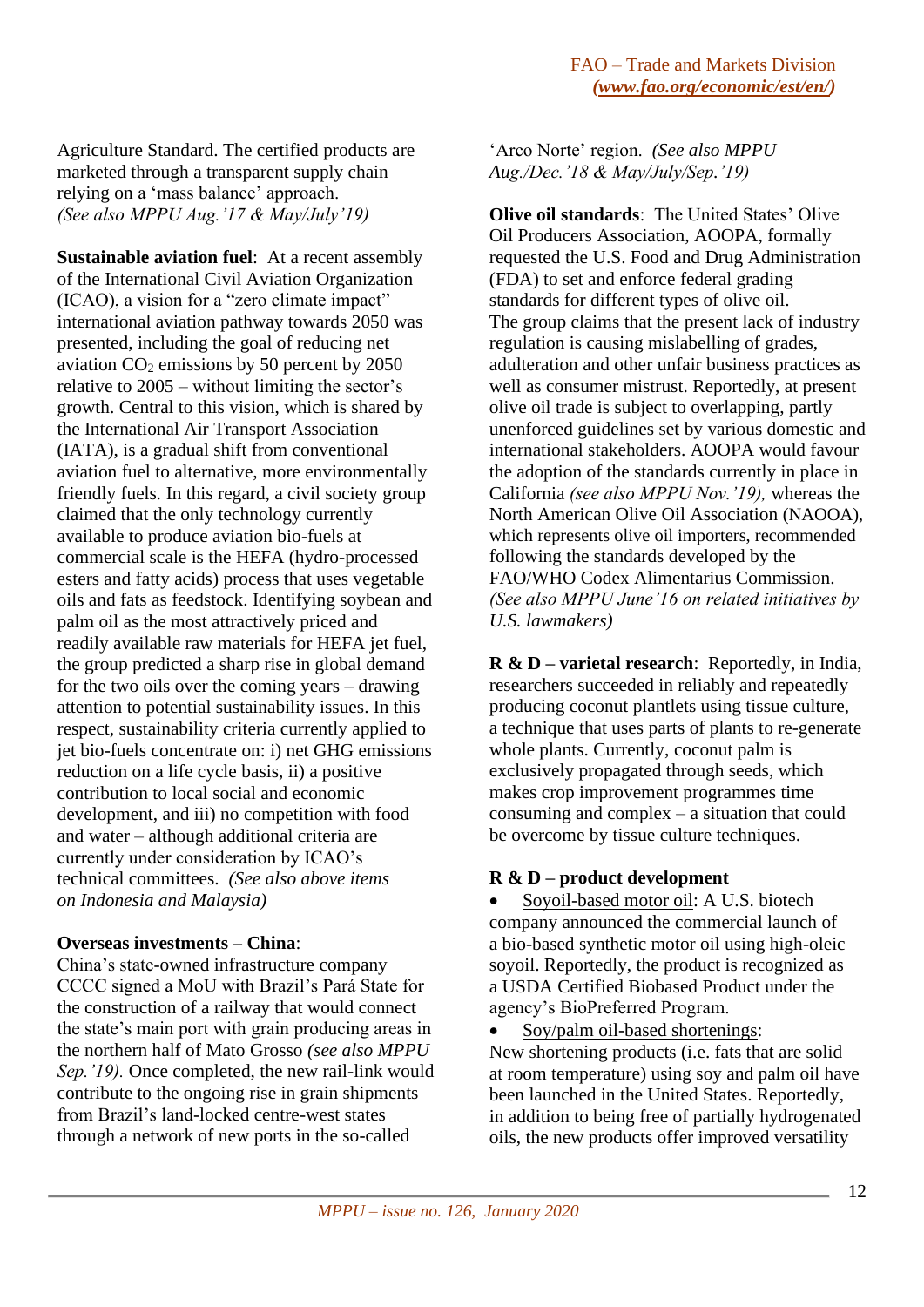and temperature tolerance to customers in the bakery industry.

• Asphalt using soyoil: A team of U.S. researchers developed an asphalt paving material containing high-oleic soybean oil. Allegedly, the new substance improves the performance of asphalt pavements and is both cost-efficient and more environmentally friendly than conventional asphalt.

#### **R & D – pest control (***xylella fastidiosa***)**:

A study undertaken by researchers in Italy tracks populations on movements of spittlebugs, a major carrier of the *xylella fastidiosa* disease affecting olive trees. The research led to recommendations to help farmers and local governments to curb the spread of the pest. In particular, the study's findings can be used to assess the risk of the

disease's establishment and spread as well as to design effective control programmes in infected areas, notably with regard to insecticide treatments and other agronomic measures, the researchers said.

**Futures markets**: In November, China's Securities Regulatory Commission approved the launch of rapeseed meal option contracts, which would start trading on 16 January 2020.

**ERRATA CORRIGE**: On page 5 of the November 2019 issue of MPPU, a food safety measure related to selected edible oil brands has been erroneously attributed to **India**. In fact, the initiative was launched by **Pakistan**'s food authorities.

*For comments or queries please use the following Email contact: [FAO-oilcropsmarkets@fao.org](mailto:FAO-oilcropsmarkets@fao.org)*

The views expressed in this information product are those of the author and do not necessarily reflect the views or policies of FAO.

The designations employed and the presentation of material in this information product do not imply the expression of any opinion whatsoever on the part of FAO concerning the legal or development status of any country, territory, city or area or of its authorities, or concerning the delimitation of its frontiers or boundaries. The mention of specific companies or products of manufacturers, whether or not these have been patented, does not imply that these have been endorsed or recommended by FAO in preference to others of a similar nature that are not mentioned.

The use, reproduction and dissemination of this product is encouraged, provided that appropriate acknowledgement of Food and Agriculture Organization of the United Nations (FAO) as source is given.